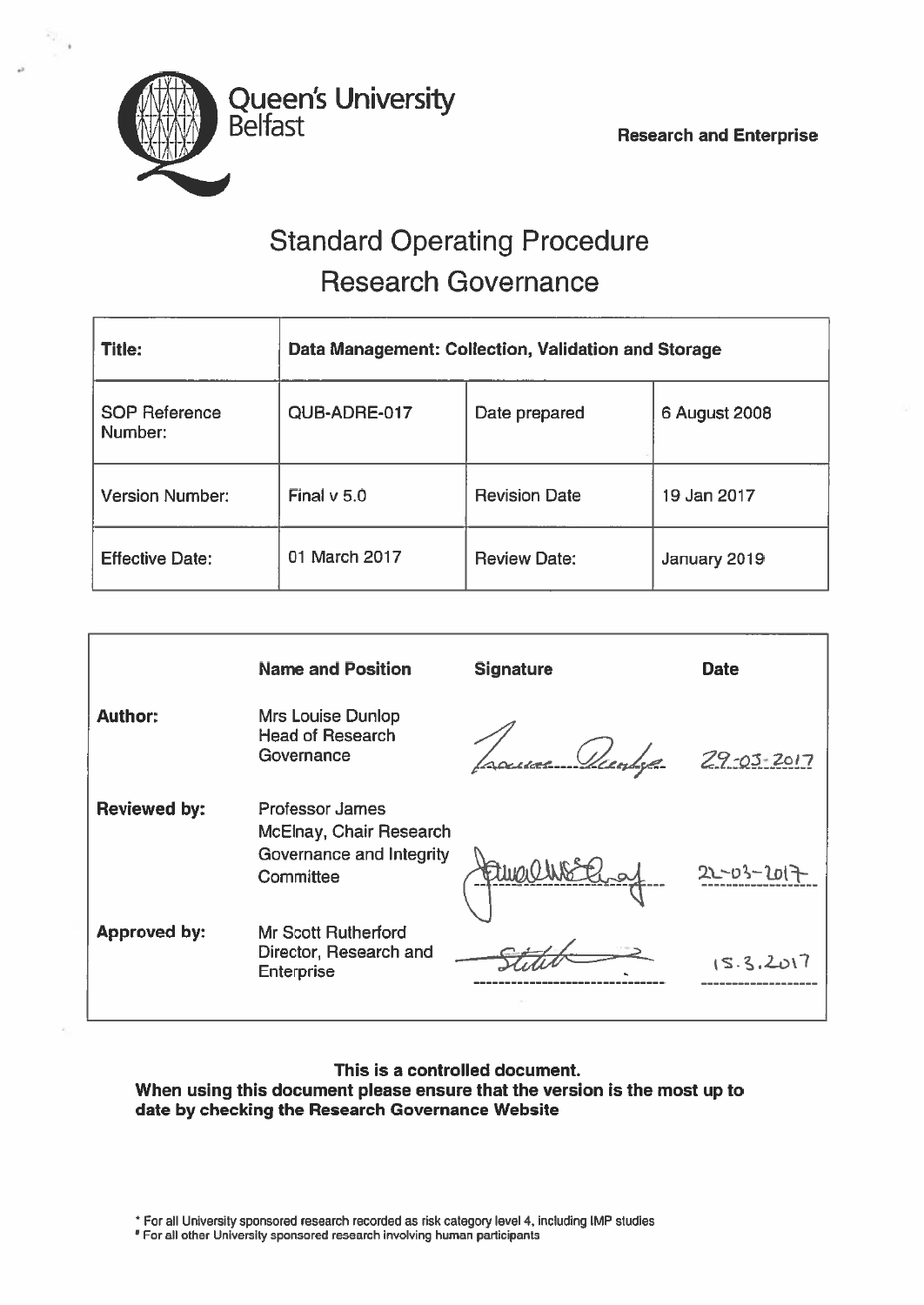## Do Not Copy

 $\sim$ 

ý.

# Revision Log

| <b>Previous Version</b> | Date of             | Reason for                 | <b>New Version Number</b> |
|-------------------------|---------------------|----------------------------|---------------------------|
| number                  | Review/Modification | Review/Modification        |                           |
| Final $v$ 1.0           | 10/11/2009          | <b>Annual Review</b>       | Final $v$ 1.0             |
| Final v 1.0             | 09/09/2011          | <b>Annual Review/</b>      | Final v 2.0               |
|                         |                     | <b>Update following</b>    |                           |
|                         |                     | <b>MHRA GCP Inspection</b> |                           |
| Final $v$ 2.0           | 21/08/2012          | <b>Periodic Review</b>     | Final v 3.0               |
| Final v 3.0             | 23/10/2014          | <b>Periodic Review</b>     | Final $v$ 4.0             |
| Final $v$ 4.0           | 19/01?2017          | <b>Periodic Review</b>     | Final $v$ 5.0             |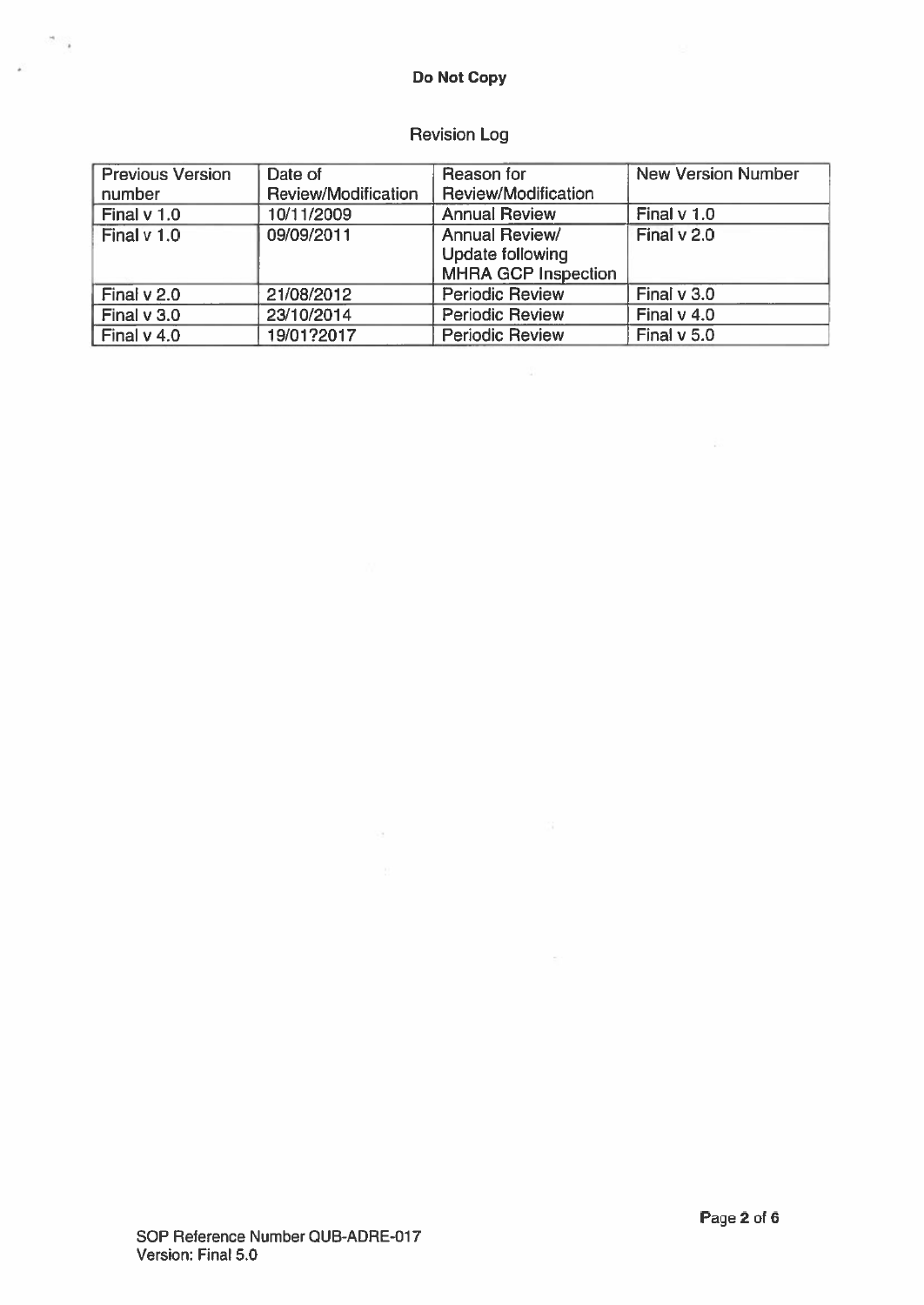#### 1. Purpose

This Standard Operating Procedure (SOP) describes the procedure for the managemen<sup>t</sup> of clinical trial data and ensuring that active research data is held in <sup>a</sup> safe and secure manner.

The primary focus of this SOP is for clinical trials of Investigational Medicinal Products (IMPs) but it is relevant for any research being undertaken under the auspices of the University.

#### 2. Introduction

The International Conference on Harmonisation (ICR) Good Clinical Practice (GCP) guideline specifies that "appropriately qualified individuals supervise the overall conduct of the trial, handle the data, verify the data, conduct the statistical analyses and prepare the trial reports" (ICH 5.5). A requirement of GCP is that "the confidentiality of records that could identify subjects be protected, respecting the privacy and confidentiality rules in accordance with the applicable regulatory requirements".

It is therefore necessary that only essential clinical trial data for the purpose of the study is collected, managed in accordance with the GCP requirements and stored in accordance with the Data Protection Act (DPA) 1998. The DPA stipulates eight principles that must be adhered to.

These are, in summary:

- •That personal data must be fairly and lawfully processed;
- Processed for limited purposes;
- •Adequate, relevant and not excessive;
- •Accurate and up to date;
- •Not kept longer than is necessary;
- •Processed in accordance with the rights of the data subject:
- •Secure;
- • Not transferred to countries outside the European Economic Area (EEA) without adequate protection.

Researchers storing or handling personal data must comply with the DPA.

Data managemen<sup>t</sup> involves the translation of data captured on the Case Report Form (CRF) into electronic data for the purpose of statistical analysis.

#### 3. Scope

This SOP applies to all studies where the University is acting in the capacity of Sponsor, or Co-Sponsor. It applies to all members of University staff; both academic and suppor<sup>t</sup> staff as defined by Statute 1, including honorary staff and students.

#### 4. Responsibilities

#### 4.1 Chief Investigator

The Chief Investigator (Cl) is responsible for ensuring that the research participant is fully informed as to who will have access to the participants data, where it will be stored, by whom, how and how the person's data will be processed. This is most appropriately undertaken through the informed consent process. The Cl is also responsible for ensuring that research data is captured, processed and handled correctly.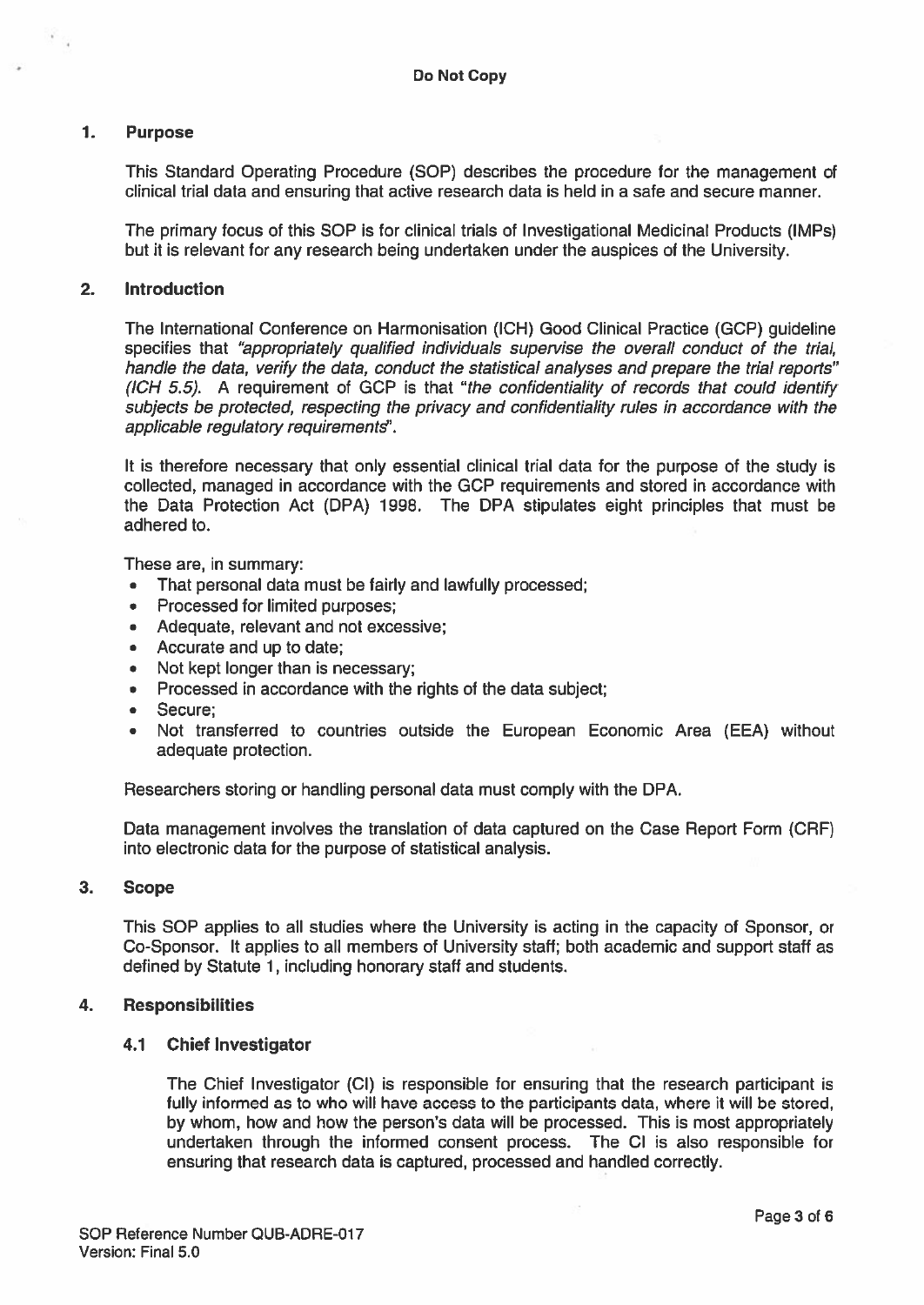#### 4.2 Site Principal Investigator

The Site Principal Investigator (SPI) on <sup>a</sup> local research site is responsible for ensuring that research data captured locally is processe<sup>d</sup> and handled correctly in accordance with the requirements of the site organisation and this SOP.

#### 5. Procedure

#### 5.1 Data Collection

All requests to collect persona<sup>l</sup> information should clearly state:

- The purpose for which the information is to be used;
- The period of time it is to be retained;
- To whom it is likely to be disclosed.

Sensitive persona<sup>l</sup> data should only be processe<sup>d</sup> if participants have <sup>g</sup>iven their informed consent and it has been highlighted to them that it will be stored on University premises (where <sup>a</sup> Health and Social care patient/client is the research subject). It should also be highlighted that the individual's data may be viewed by members of the research team, regulatory authorities or University/Trust research governance staff.

The case repor<sup>t</sup> forms should be completed and stored in accordance with SOP QUB ADRE-007.

#### 5.2 Electronic Data Management

The database that the Cl uses to capture the study data should be designed in accordance with the protocol and to encapsulate the information collected on the ORE. When this database is being designed it is important to ensure that it meets the ICH GCP requirements for:

- Completeness;
- Accuracy;
- Reliability;
- Consistency.

The ICH GCP guidance states that SOPs for using the database should be in <sup>p</sup>lace. These should be study specific and developed by the Cl or <sup>a</sup> designated individual. If <sup>a</sup> third party is being used to design, build and maintain <sup>a</sup> study database there should be <sup>a</sup> formal contract requiring compliance with ICH GCP and regulatory expectations.

The database should be established in <sup>a</sup> way that changes are permitted but that data changes are documented. There should be no deletion of entered data.

The database must be secure and unauthorised access to the data must be prevented through the use of appropriate password-protection.

A list of individuals who are authorised to make data changes should be maintained.

Adequate backup of the data must be maintained. Storage of data on the University's server provides automatic back-up. If it is not possible to use the University's server, data should be backed up regularly. The back-up files must be kept securely in <sup>a</sup> separate location of the master copy.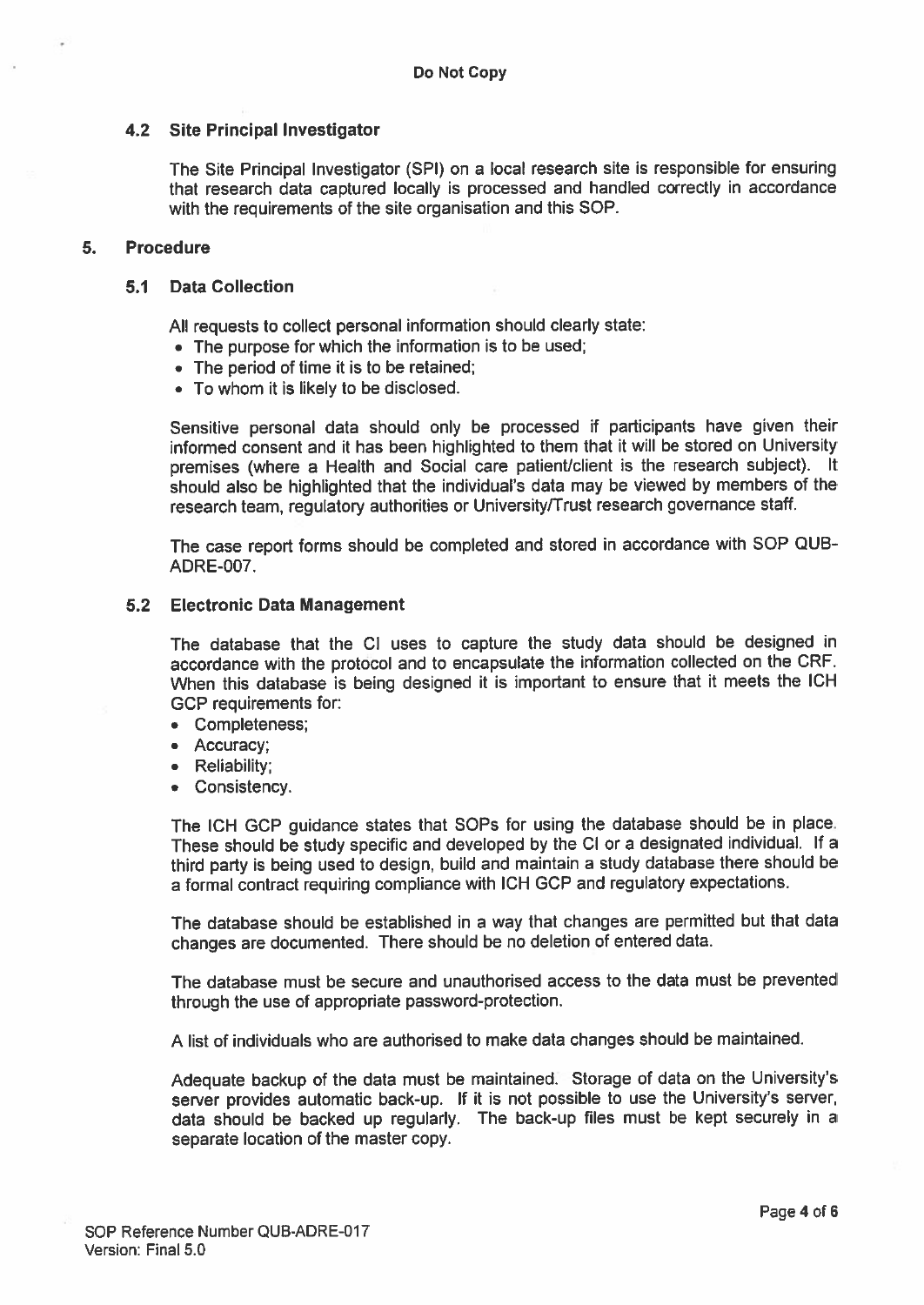Participant data, being entered onto the study database, should be anonymised at the earliest opportunity. This can be achieved through coding (see paragraph 5.3).

Where confidential personal data (e.g. names, addresses, dates of birth) must be retained, this should be held separately and access limited to designated persons.

Any data held on portable equipment such as laptops, CDs, DVDs, memory sticks or portable hard-drives must be risk assessed in accordance with the University's Mobile Computing Policy and this risk assessment must take into account the sensitivity of the information. In addition, portable equipment must have password and time-out protection and encrypted.

Further information can be accessed on the information services website: http://www.gub.ac.uk/directorates/lnformationServices/Services/Security/FileStore/Fileto upload,294891 ,en.pdf

Finally, ICH GCP requires that if blinding is involved in the study, the data entry and processing systems allow for the blinding to be maintained.

If data is transformed during processing, it should always be possible to compare the original data and observations with the processed data.

#### 5.3 Coding

 $\ddot{\phantom{a}}$  .

Each subject should be anonymised by being given <sup>a</sup> unique identifier by the investigator. This should be used on the database as it allows for the identification of all the data reported for each subject.

Responses on the case repor<sup>t</sup> forms should be coded, either numerically or alphabetically, to allow for the data to be transferred on to the database. The codes should be determined from the outset and used consistently. It is also important to ensure <sup>a</sup> value is provided for missing data, 'not known' or 'not applicable'. Fields should not be left blank.

#### 5.4 Data Entry

It is necessary to ensure that the person(s) responsible for data entry has received the necessary training to undertake this task.

Prior to data entry each case repor<sup>t</sup> forms should be checked for incomplete or missing information and any inconsistencies checked with the researcher. A record should be kept both the query raised and the response received.

Once content the case repor<sup>t</sup> forms is complete, the person responsible for data input should enter the data accurately and the case repor<sup>t</sup> forms stored in accordance with SOP QUB-ADRE-007.

#### 5.5 Data Validation

It is important to ensure that the data entered into the study data managemen<sup>t</sup> database is accurate. Therefore it is necessary to validate the data and 'clean' it when necessary. This can be achieved through <sup>a</sup> variety of methods and depending on the software package used to develop the database. A SOP should be prepared to ensure that data is validated in <sup>a</sup> consistent manner.